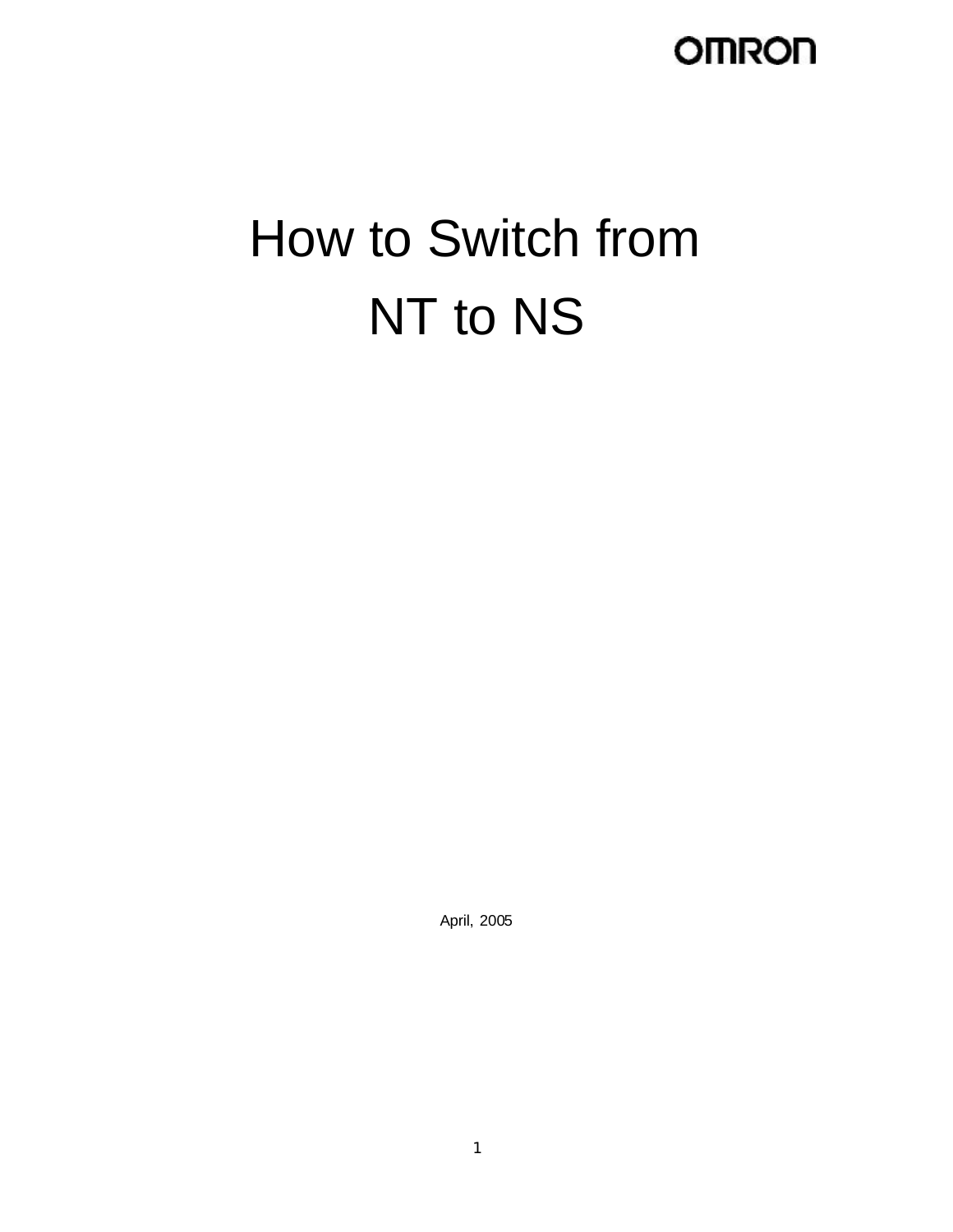# **Revision History**

| Revision | <b>Revision Date</b> | Revised Page, Description        |
|----------|----------------------|----------------------------------|
| Code     |                      |                                  |
| $-1A$    | December 10, 2004    | Newly created.                   |
| $-1B$    | April 15,2005        | Translate in English and updated |
|          |                      |                                  |
|          |                      |                                  |
|          |                      |                                  |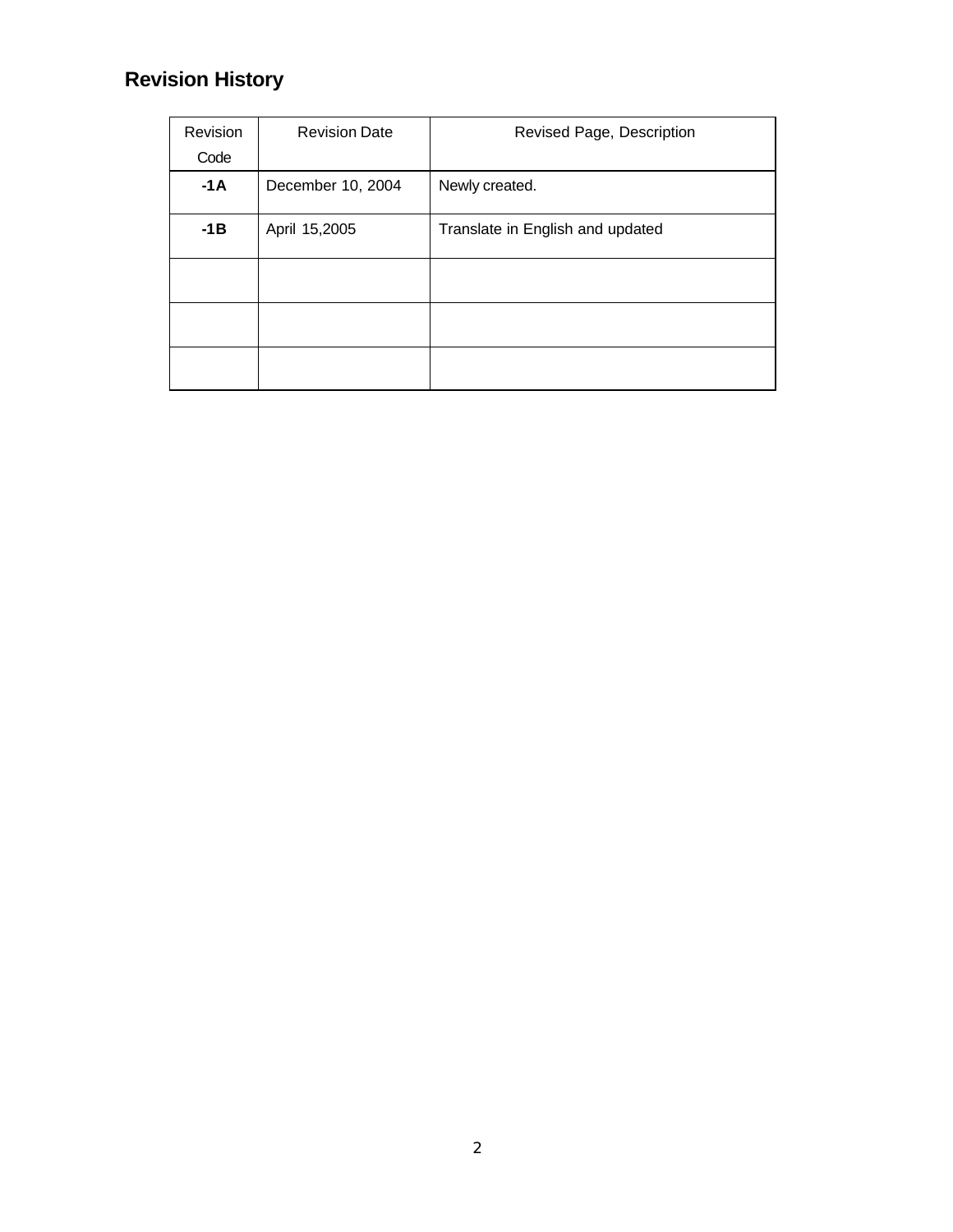### **Intended Reader**

This document is intended for NT series users who are planning to replace NT series by NS series. Recommended NT models, connection topology, and the method to switch display shall be provided in this document.

### **Table of Contents**

### **Chapter 1 Differences between NT series and NS series (from hardware point of view)**

| 1.1 Product line of Omron indicators   | 3  |
|----------------------------------------|----|
| 1.2 Recommended NS models for NT users |    |
| 1.3 External view (rear view)          | 5  |
| 1.4 Connection topology                |    |
| 1.5 Connectable PLC                    | 8  |
| 1.6 Connection cable                   | 10 |

### **Chapter 2 Procedure for display conversion from NT series to NS series**

| (from software point of view)                   |    |     |
|-------------------------------------------------|----|-----|
| 2.1 Procedure flowchart                         | 11 |     |
| 2.2 Required operation after display conversion |    | 12. |
| 2.3 Inconvertible functions and countermeasures |    | 15  |

### **Appendix**

**APPENDIX 1: Flow chart for conversion from NT- to NS-series. APPENDIX 2: Panel attachments for NT to NS conversion. APPENDIX 3: NT-series Screen Data Conversion to NS. APPENDIX 4: NT31C/631C conversion rules of NT31C conversion support tool.**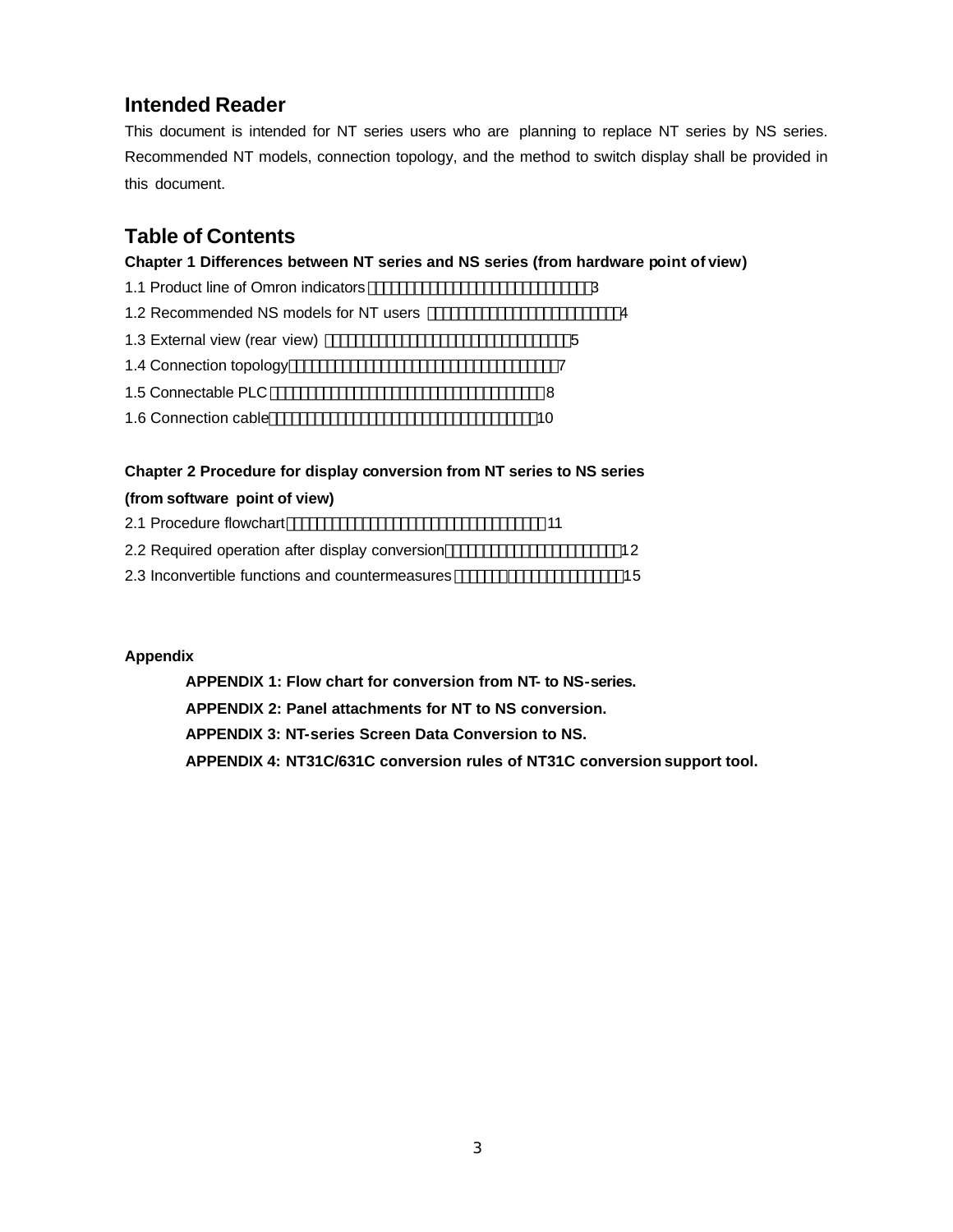**1. Differences between NT series and NS series (from the viewpoint of hardware)**

**1.1 Line of Omron indicators (as of September, 2004)**



*Note) Please see NS-series catalogue for more information.*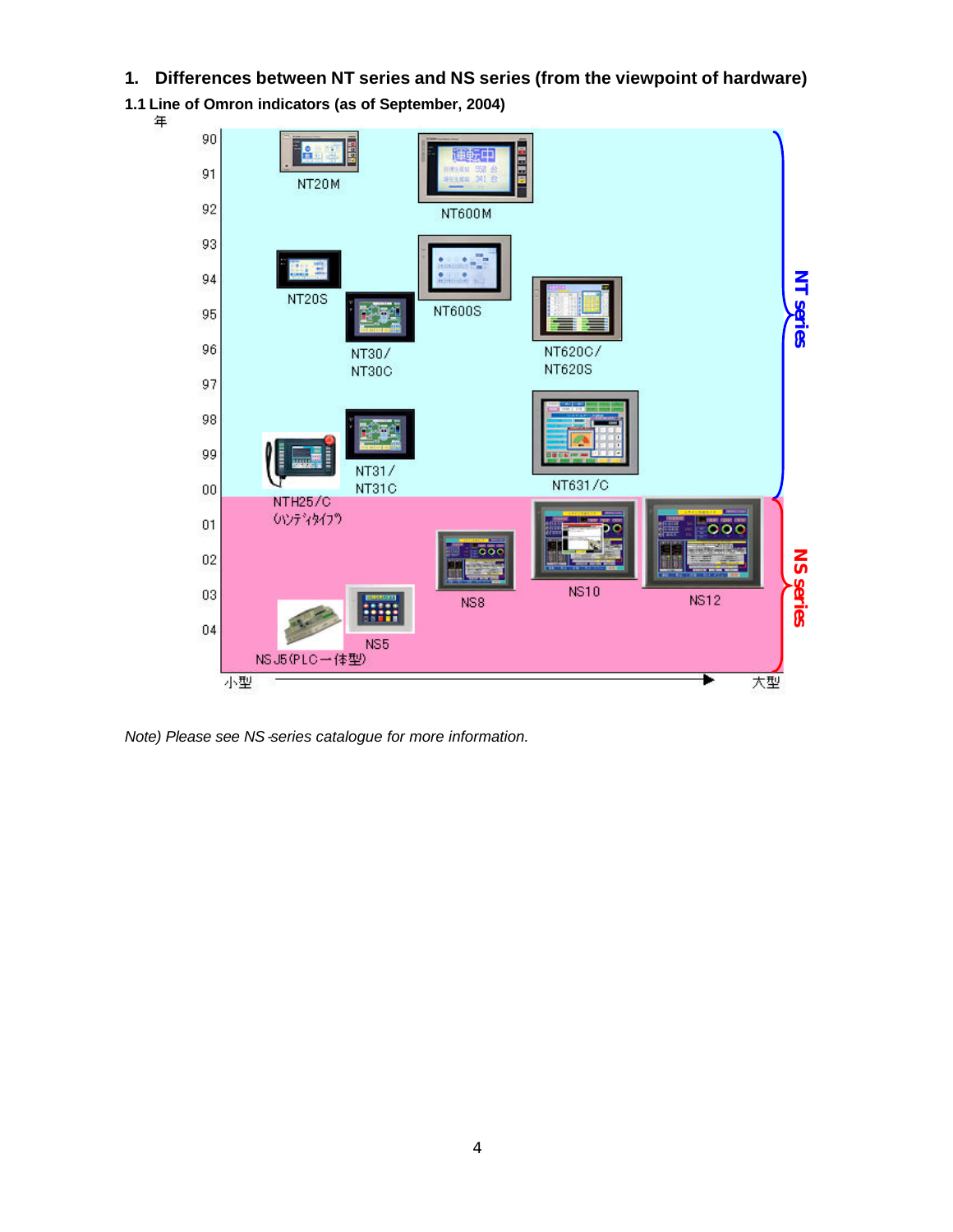#### **1.2 Recommended NS models for NT users**



\*For NT600M, NT600G, NT610G, NT611G, and NT612G users

Recommended NS model: NS8

Panel cut: NS8 is smaller than the above NT series. A special attachment (NS8-ATT02) is available to adjust the size.

Others: Since the power supply for NS8 supports AC100V, please prepare DC24V power supply.

\*For NT600S, NT620C, and NT620S users

Recommended NS model: NS8

Panel cut: NS8 is smaller than the above NT series. A special attachment (NS8-ATT02) is available to adjust the size.

\*For NT610C, NT625C, and NT631/C users Recommended NS model: NS10, NS12 Panel cut: NS10 and NS12 are smaller than the above NT series. A special attachment (NS12-ATT01) is available to adjust the size.

\*For NT30/C and NT31/C users Recommended NS model: NS5 Panel cut: The existing panel is available.

*See APPENDIX 1: Flow chart for conversion from NT- to NS-series. See APPENDIX 2: Panel attachments for NT to NS conversion.*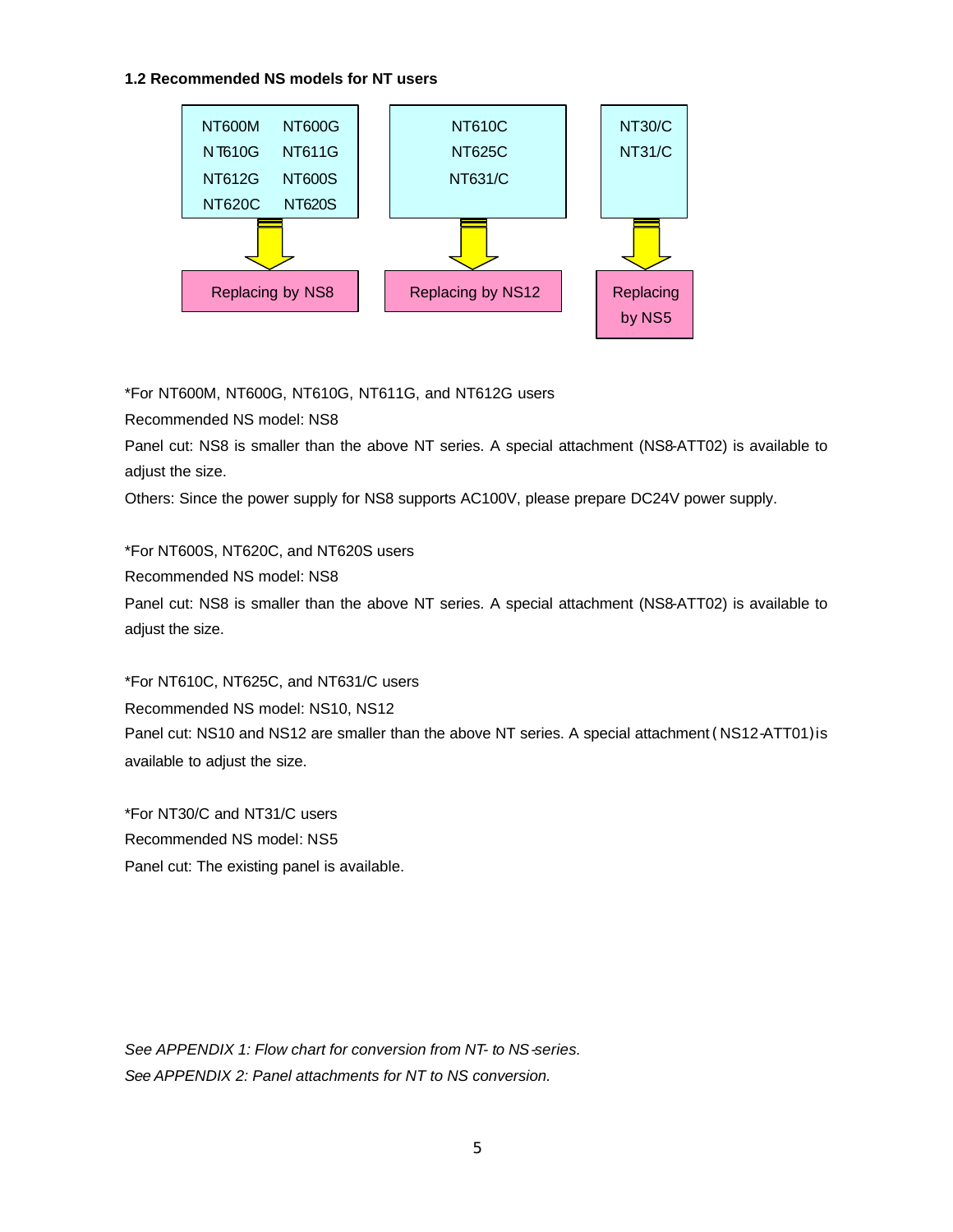### **1.3 External Views of NT and NS (Rear View)**

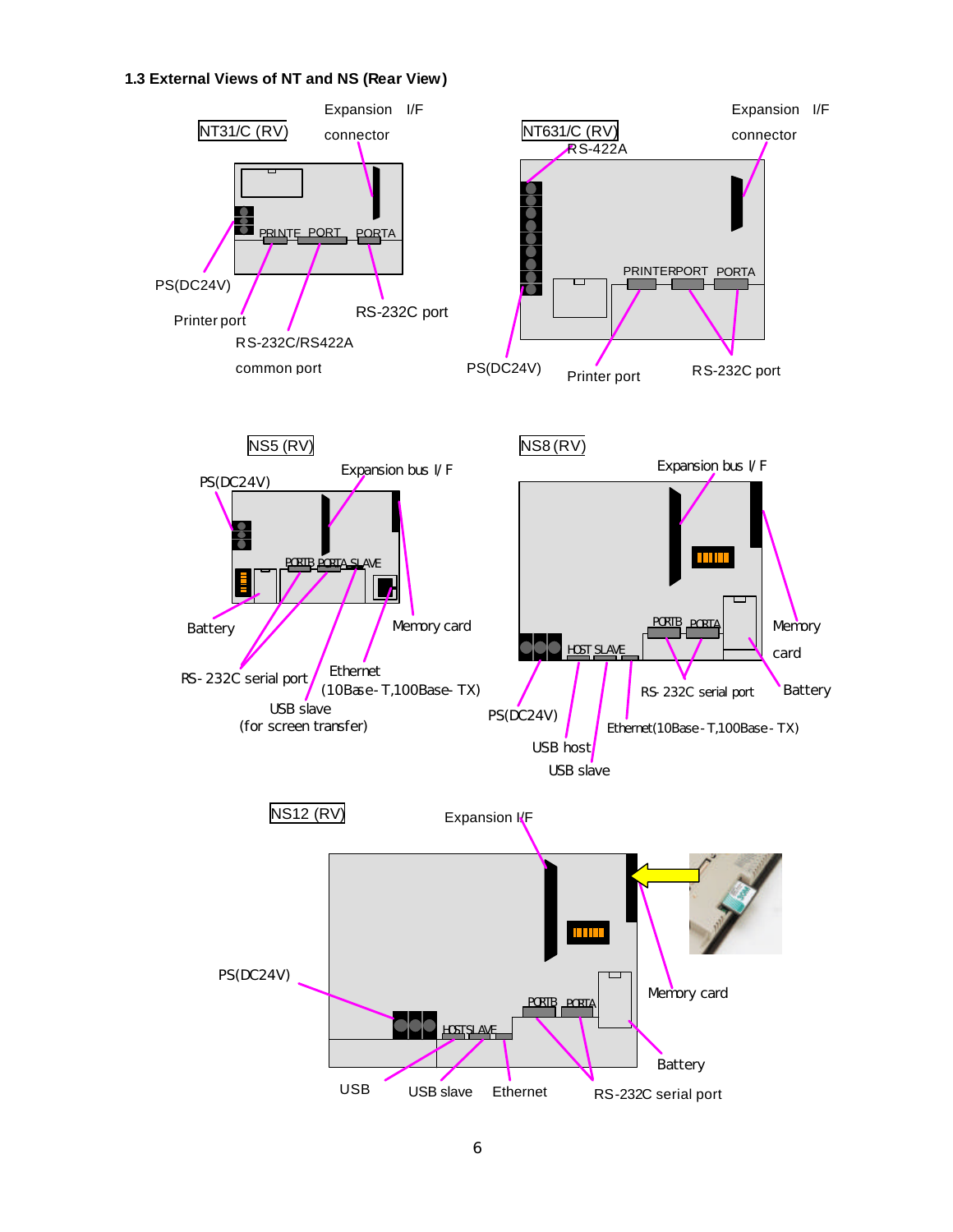This section describes each port mounted on NT or (and) NS.

#### \*RS-232C serial port

Both NT and NS are equipped with one or two RS-232C serial port(s). A bar-code reader can be connected via this port. Bar-code reader V520-RH21-6 is recommended.

Although the command configuration of NT is different from that of NS, the memory link is also available via this port.

The Omron temperature controller that has an RS-485 communication port and supports CompoWay/F can be connected to an NS via the RS-232C port. In this case, an RS-422A adapter is required.

### \*Printer port/USB host port

All NT series can be connected to a printer via the printer port. This port is compliant with Sentronics interface.

All NS series except NS5 can be connected to a printer via the USB host port.

### \*Expansion bus I/F

NS12, 10, and 8 are equipped with an expansion bus I/F.

A video input unit (NS-CA001) can be connected via this interface. Moving images of a camcorder or picture images of a visual sensor can be output via this interface. Furthermore, the screen display of a personal computer can be also output to an NS via this interface.

The Controller Link I/F unit(NS-CLK21) can be connected to NS 12 or 10. It cannot be connected to NS8.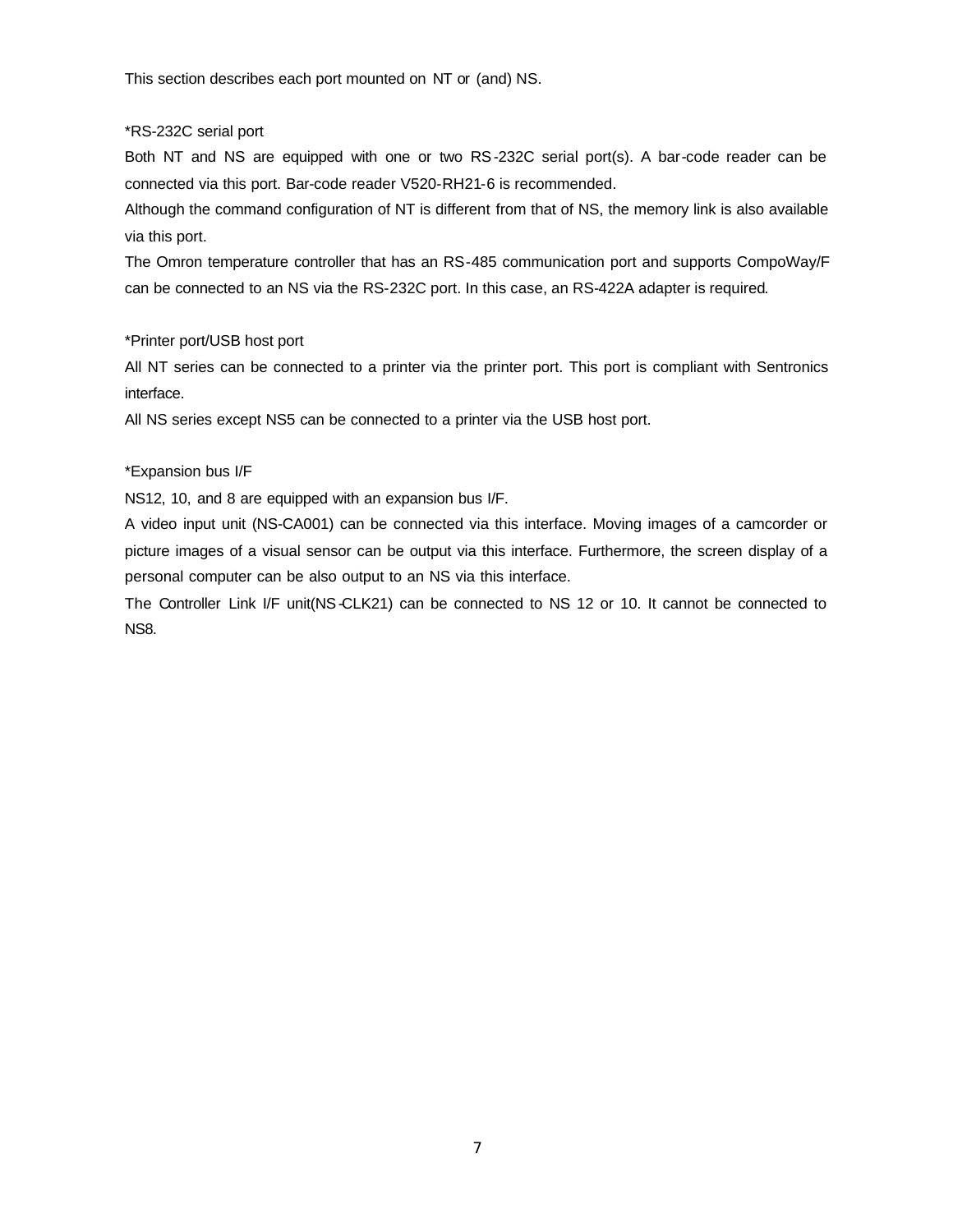### **1.4 Connection topology**



Cable length NT: up to 15 m NS: up to 15m

### RS422A <PT:PLC=N:1>



Cable length NT: up to 500m \*Since NT has an RS422A port, direct connection is also available. NS: up to 500m \*An RS-232C/422A conversion unit (NS-AL002) allows NS to use up to 500m of cable. When using CJ1W-CIF11, the total cable length is up to 50m .

# RS232C two ports <PT:PLC=1:2> SerialA SerialB NS series

### Ethernet < PT:PLC=M:N>



Cable length NT: This topology is not available for NT. NS: 15m each Available combination: NT link 1:1+NT link 1:1 NT link 1:1+NT link 1:N NT link1:N+NT link 1:N

### Cable length

NT: This method is not available for NT. NS: Network devices such as Ethernet un its are additionally required (Complying with IEEE802.3).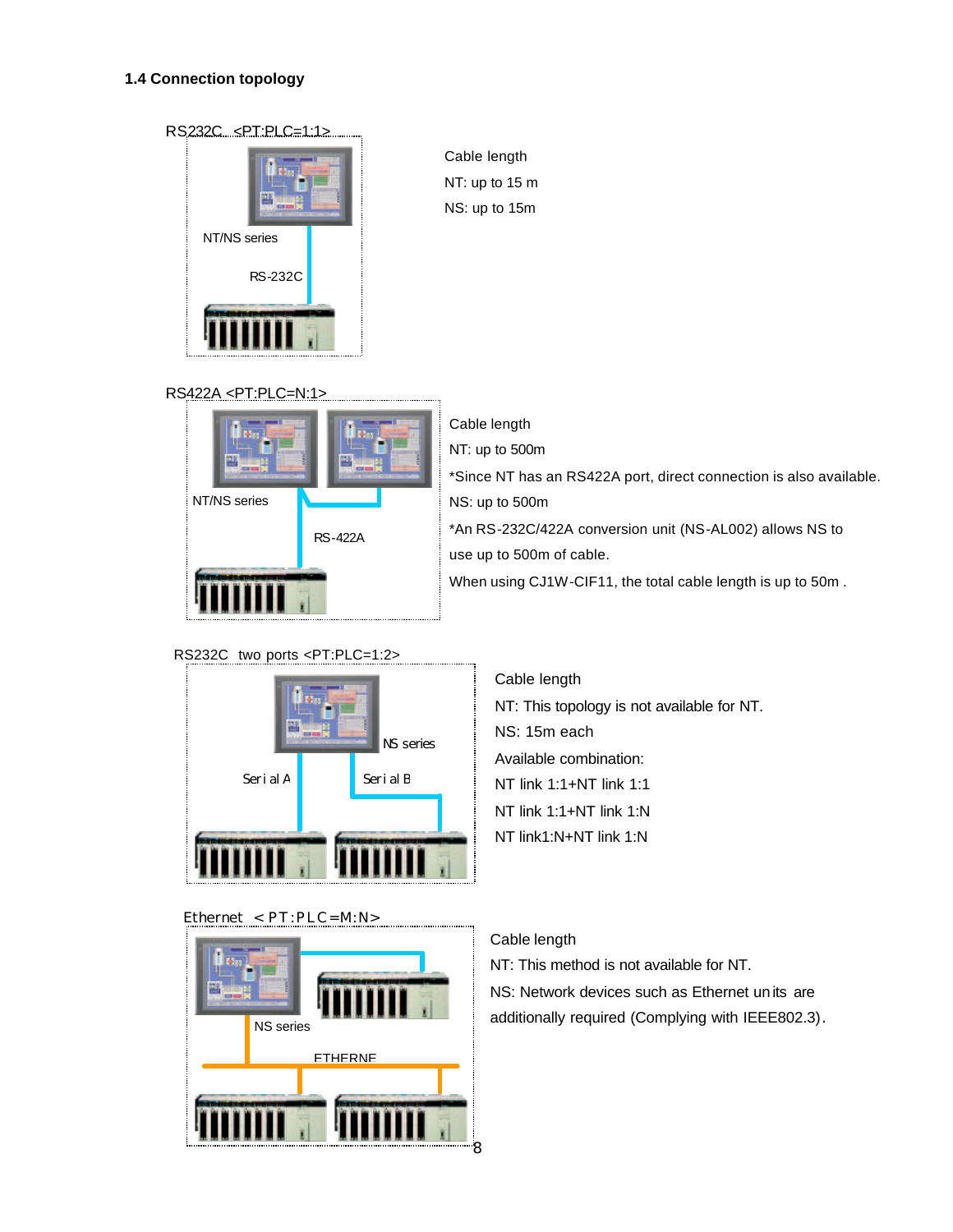### 1.5 Available PLCs (as of September 2004)

### ? CPU unit/NT link 1:1

| Model                                                | Specification                  | PLC model           |
|------------------------------------------------------|--------------------------------|---------------------|
| COM1-CPU41-V1/CPU42-V1/CPU43-V1/CPU44-V1             | Equipped<br>9-pin<br>with<br>a | C series?COM1       |
| CQM1H-CPU21/CPU51/CPU61                              | connector for RS-232C.         | C series?COM1H      |
| CPM1-10/20CDR-? +CPM1-CIF01                          | Connected to the peripheral    | C series?CPM1       |
| CPM1A-10/20/30/40CD? -? +CPM1-CIF01                  | port.                          | C series?CPM1A      |
| CPM2A-30/40/60CD? ? -? +CPM1-CIF01                   | Connected to the RS-232C       | C series?CPM2A      |
|                                                      | port or peripheral port.       |                     |
| CPM2C-10/20? ? ? ? ? ? -? ? 1                        | Equipped<br>with<br>9-pin<br>a | C series?CPM2C      |
| C200HS-CPU21/CPU23/CPU31/CPU33                       | connector for RS-232C.         | C series?C200HS     |
| C200HE-CPU32(-Z)? 2/CPU42(-Z)                        |                                | C series?C200HE(-Z) |
| C200HG-CPU33(-Z)? 2/CPU43(-Z)/CPU53(-Z)? 2/CPU63(-Z) |                                | C series?C200HG(-Z) |
| C200HX-CPU34(-Z) ?<br>?<br>2/CPU44(-Z)/CPU54(-Z)     |                                | C series?C200HX(-Z) |
| 2/CPU64(-Z)/CPU65-Z/CPU85-Z                          |                                |                     |
| CV500/1000/2000-CPU01-V1                             | Equipped with a connector for  | CVM1/CV series      |
| CVM1-CPU01-V2/CPU11-V2/CPU21-V2                      | <b>RS-232C</b>                 | ?CV500/1000/2000H   |
|                                                      | (Switch type/9-pin type)       | ?CVM1               |

? 1: The CPU uses a conversion cable (CPM2C-CN111 or CS1W-CN114/118), RS-232C adapter (CPM1-CIF01), or RS-422A adapter(CPM1-CIF11) for conversion.

? 2: Any of the communication boards (C200HW-COM02/COM04/COM05/COM06(-V1)) is required.

? CPU unit/NT link 1:N

| Model                                                | Specification                  | PLC model                   |
|------------------------------------------------------|--------------------------------|-----------------------------|
| CS1G-CPU42H/CPU43H/CPU44H/CPU45H                     | Equipped<br>9-pin<br>with<br>a | CS series?CS1G              |
| CS1H-CPU63H/CPU64H/CPU65H/CPU66H/CPU67H              | connector for RS-232C          | CS series CS1H              |
| CS1D-CPU65H/CPU67H                                   |                                | CS series CS <sub>1</sub> D |
| CJ1G-CPU42H/CPU43H/CPU44H/CPU45H? 1                  |                                | CJ series CJ1G              |
| CJ1HCPU65H/CPU66H? 1                                 |                                | CJ series CJ1H              |
| CJ1M-CPU11/CPU12/CPU13/CPU21/CPU22/CPU23? 1          |                                | CJ series CJ1M              |
| CJ1M-CPU11/CPU12/CPU13 ETN                           |                                |                             |
| COM1H-CPU61/51<br>communication<br>serial<br>board   |                                | C series?COM1H              |
| COM1H-SCB41                                          |                                |                             |
| C200HE-CPU32(-Z)? 2/CPU42(-Z)                        |                                | C series?C200HE(-Z)         |
| C200HG-CPU33(-Z)? 2/CPU43(-Z)/CPU53(-Z)? 2/CPU63(-Z) |                                | C series?C200HG(-Z)         |
| C200HX-CPU34(-Z)? 2/CPU44(-Z)/CPU54(-Z)? 2           |                                | C series?C200HX(-Z)         |
| /CPU64(-Z)/CP U65-Z/CPU85-Z                          |                                |                             |

? 1: The CPU can be connected to serial communication unit CJ1W-SCU21/SCU41.

? 2: Any of the communication boards (C200HW-COM02/COM04/COM05/COM06(-V1)) is required.

? CPU unit/host link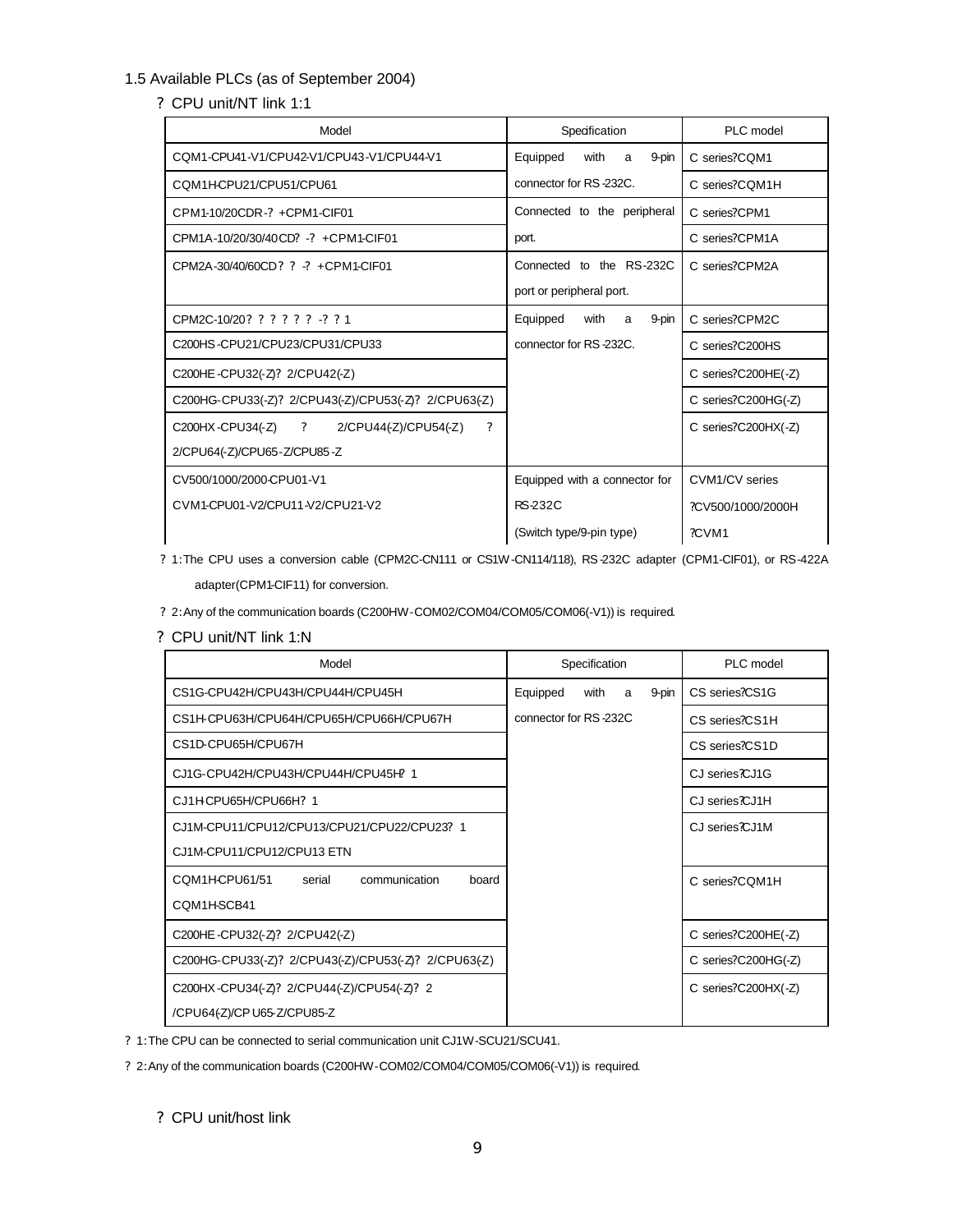| Model                                            | Specification                          | PLC model           |
|--------------------------------------------------|----------------------------------------|---------------------|
| CPM 1-10CDR/20CDR-? /CPM1A-10CD/20CD/30CD        | Either RS-232C adapter or              | C series CPM1       |
| /40CD? -?                                        | <b>RS-422A</b><br>adapter<br>can<br>be |                     |
|                                                  | connected to the peripheral            |                     |
|                                                  | port.                                  |                     |
| CPM2A-30CD/40CD/60CD? ? -?                       | Equipped<br>with<br>9-pin<br>a         | C series CPM2A      |
|                                                  | connector for RS-232C                  |                     |
| CPM2C-10/20? ? ? ? ? ? -?                        | The communication connector            | C series CPM2C      |
|                                                  | be<br>used<br>as<br>either<br>can      |                     |
|                                                  | peripheral port or RS-232C             |                     |
|                                                  | port. ? 2                              |                     |
| CQM1-CPU21/CPU41-V1/CPU42-V1/CPU43-V1            | Equipped<br>with<br>9-pin<br>a         | C series CQM1       |
| /CPU44-V1                                        | connector for RS-232C                  |                     |
| CQM1H-CPU11/CPU21/CPU51/CPU61                    | Equipped<br>with<br>9-pin<br>a         | C series CQM1H      |
|                                                  | connector for RS-232C? 3               |                     |
| C200HS-CPU21/CPU23/CPU31/CPU33                   | Equipped with a connector for          | C series C200HS     |
| C200HE-CPU32(-Z)? /CPU42(-Z)                     | <b>RS-232C</b>                         | C series C200HE(-Z) |
| C200HG-CPU33(-Z)? /CPU43(-Z)/CPU53(-Z) ? 1       | (switch type/9-pin type)               | C series C200HG(-Z) |
| /CPU63(-Z)                                       |                                        |                     |
| C200HX-CPU34(-Z) ? /CPU44(-Z)/CPU54(-Z) ? 1      |                                        | C series C200HX(-Z) |
| /CPU64(-Z)/CPU65-Z/CPU85-Z                       |                                        |                     |
| CJ1M-CPU11/CPU12/CPU13/CPU21/CPU22/CPU23? 1      | Equipped<br>with<br>9-pin<br>a         | CJ series ?CJ1M     |
| CJ1M-CPU11/CPU12/CPU13 ETN                       | connector for RS-232C                  |                     |
| CS1G-CPU42(-V1)/CPU43(-V1)/CPU44(-V1)/CPU45(-V1) | Equipped<br>with<br>9-pin<br>a         | CS series CS1G      |
| CS1H-CPU63(-V1)/CPU64(-V1)/CPU65(-V1)/CPU66(-V1) | connector for RS-232C                  | CS series CS1H      |
| /CPU67(-V1)                                      |                                        |                     |
| CV500-CPU01-V1/CV1000-CPU01-V1                   | Equipped with a connector for          | CVM1/CV series      |
| /CV2000-CPU01-V1/CVM1-CPU01-V2/CPU11-V2          | <b>RS-232C</b>                         | CV500/1000/2000     |
| /CPU21-V2                                        | (switch type/9-pin type)               | CVM <sub>1</sub>    |

? 1: Any of the communication boards (C200HW-COM02/COM04/COM05/COM06(-V1)) is required.

? 2: Conversion cable CPM2C-CN111 can be used for branching. The communication connector can be used as a single peripheral port

or RS-232C port via conversion cable CS1W -CN114/118.

? 3: CQM1H-CPU11 has a peripheral port only.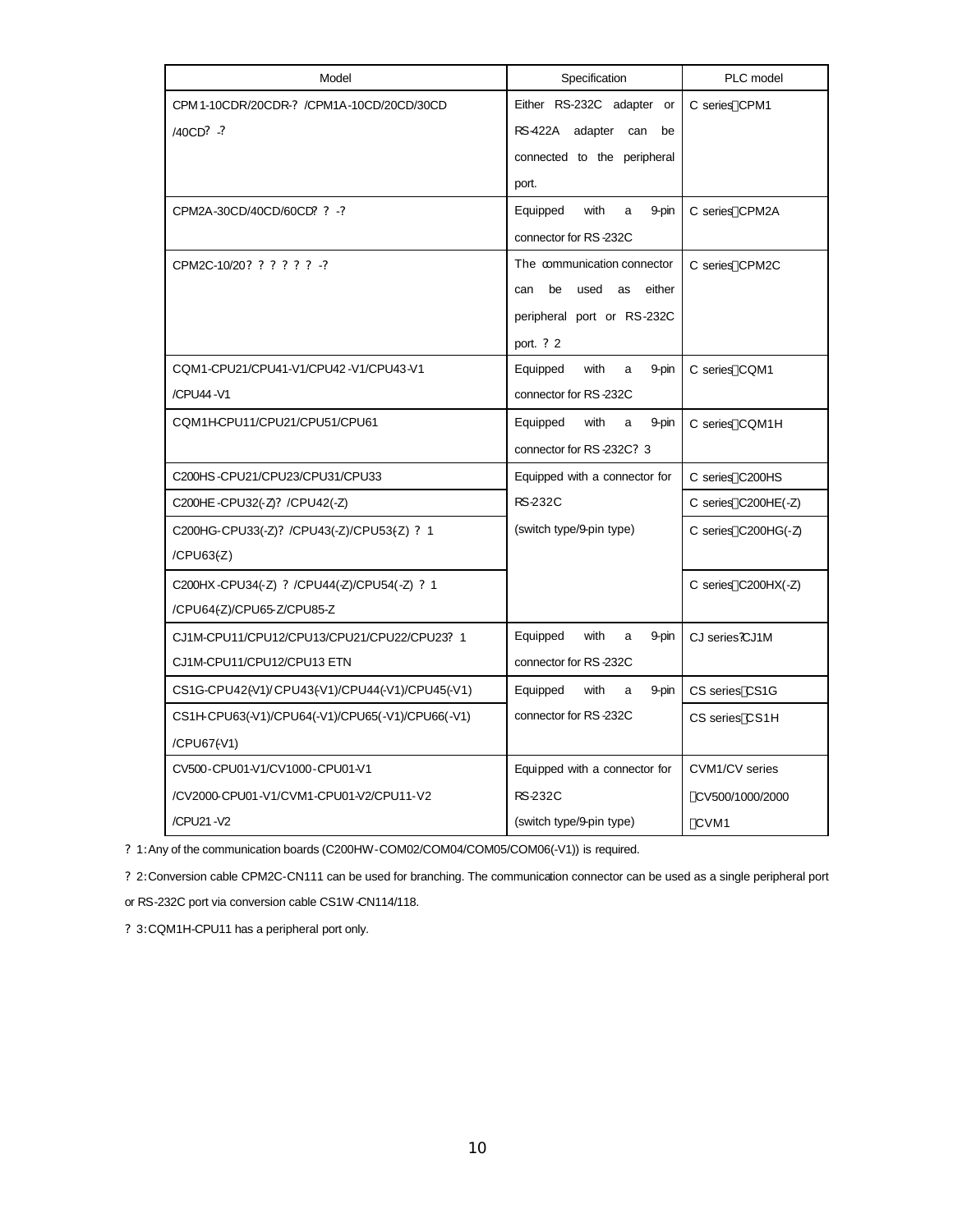### **1.6 Communication cable**

| <b>RS-232C</b>      | Same                                                                    |                                                                 |
|---------------------|-------------------------------------------------------------------------|-----------------------------------------------------------------|
| <b>RS-422A</b>      | The shape of terminals on the terminal block differs between NT and NS. |                                                                 |
|                     | NT631/C                                                                 | Round-shaped crimping terminal M3 or M3.5.<br>Fork              |
|                     | NT-AL001                                                                | Fork Round-shaped crimping terminal M3 (M3.5 is not             |
|                     | NS-AL002                                                                | available)NT-AL001: Isolated between RS232C and RS422A.         |
|                     |                                                                         | NS-AL002: not isolated between RS232C and RS422A.               |
|                     | CJ1W-CIF11                                                              | Bar-shaped crimping terminal                                    |
|                     |                                                                         | NT-AL001 on the RS-232C side is the same.                       |
|                     |                                                                         | NT31/31C has no 25-pin connector. A terminal block is required. |
| Tool connection     | Same                                                                    |                                                                 |
| Bar-code connection | Same                                                                    |                                                                 |
| 5V PS for RS-232C   | NT31/631/625 C: Port A only. 250mA (max.)                               |                                                                 |
| port                | NS.                                                                     | :Port A and B. 250mA in total (max.)                            |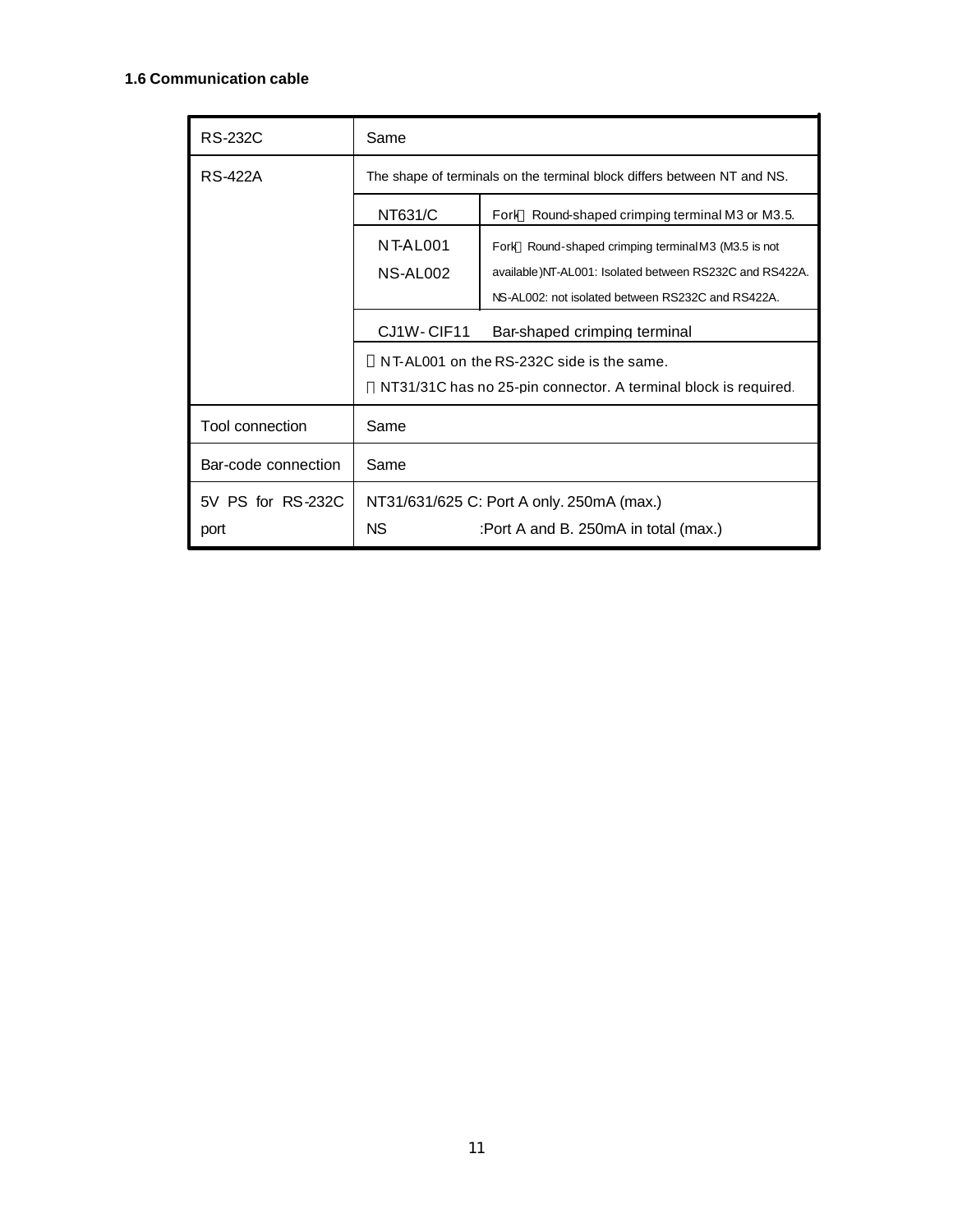## **Chapter 2 Procedure for display conversion from NT series to NS series (from the viewpoint of software)**

### **2.1 Procedure flowchart**

NT 31C 631C conversion support tool that came with NS-Designer allows users to convert the NT display to NS display. See the following procedure flowchart.



Note1) Memory map image file (with .mmi as its extension) is a file type in which display data is compressed and the information (such as grouping information, grid setting information)used only on the support tool is deleted.

*See APPENDIX 3: NT-series Screen Data Conversion to NS*.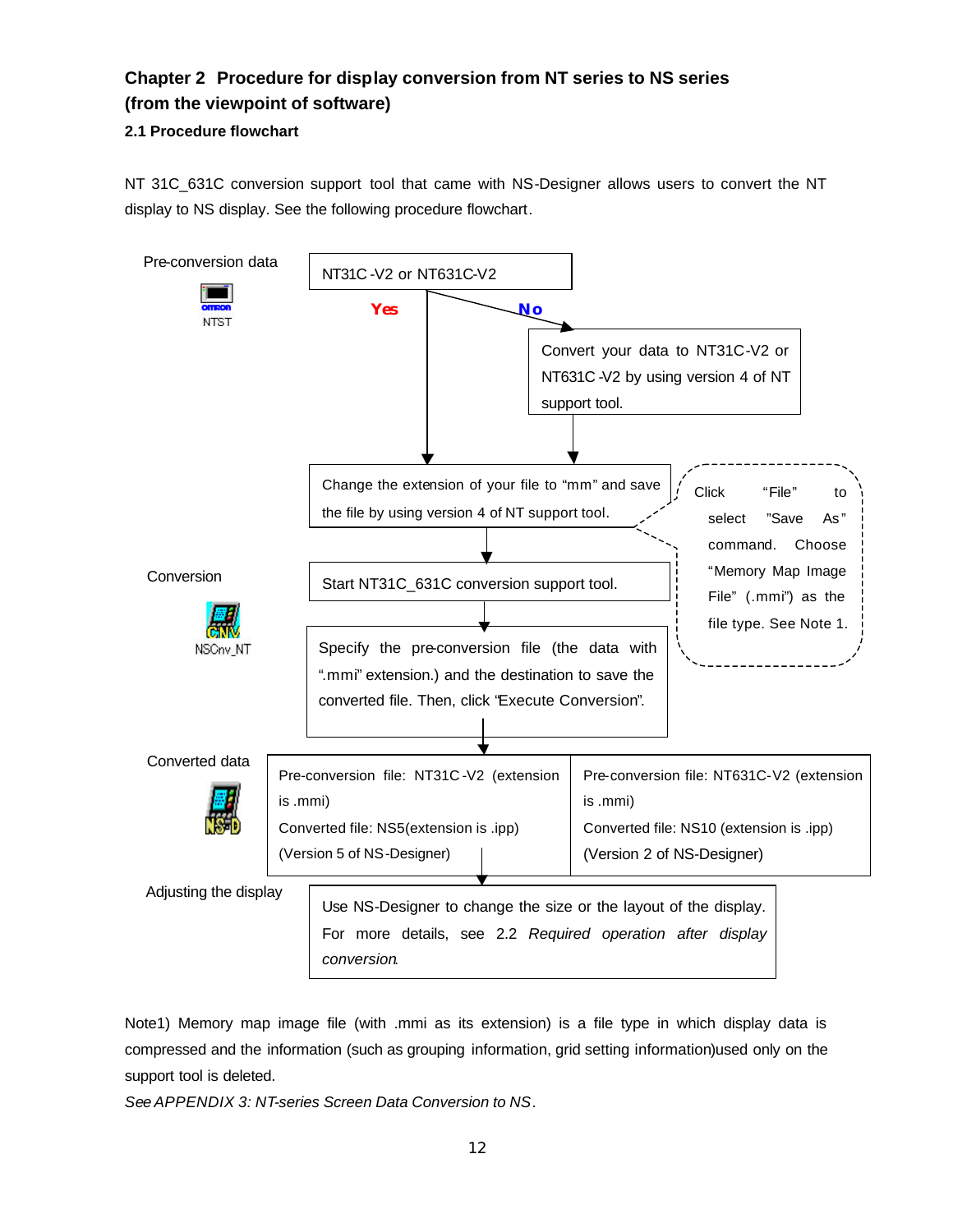- 2.2 Required operation after display conversion
- ? Modification of display size and touch switch mesh

|               | Display size                 | Touch switch mesh            |
|---------------|------------------------------|------------------------------|
| N T 6 0 0 M   | Change the number of dots in | Change the number of dots in |
|               | height from 400 to 480.      | height from 50 to 20.        |
| <b>NT600S</b> | Change the number of dots in | Change the number of dots in |
|               | height from 400 to 480.      | height from 50 to 20.        |
| NT30/C        | Not required.                | Not required.                |
| <b>NT620C</b> | Not required.                | Not required.                |
| <b>NT620S</b> | Change the number of dots in | Change the number of dots in |
|               | height from 400 to 480.      | height from 25 to 20.        |
| NT625C        | Not required.                | Not required.                |
| NT31/C        | Not required.                | Not required.                |
| NT63/C        | Not required.                | Not required.                |

*Note) When modifying the display size of NT600M, NT600S or NT620S, the position coordinate of each object will be directly converted. Therefore, the objects on NT600M, NT600S, or NT620S will be allocated within 400 dots at the top portion of the display. Additionally, there will be 80 dots of space at the bottom of the display.*

*Note) Modification of touch switch mesh will cause displacement of touch switch objects.*

? System area allocation

After converting the display, the start channel of the PT status control area will be set in the system memory \$SW. Since \$BO (NS internal memory) is set in \$WB, a random address will be used for setting. When using NS series, the system memory can be allocated to the NS int ernal memory as well as the PLC area.



Additionally, the structure of the system area is different. Therefore, when referring to the information in the system area from a ladder program, the ladder program must be modified (e.g. window control).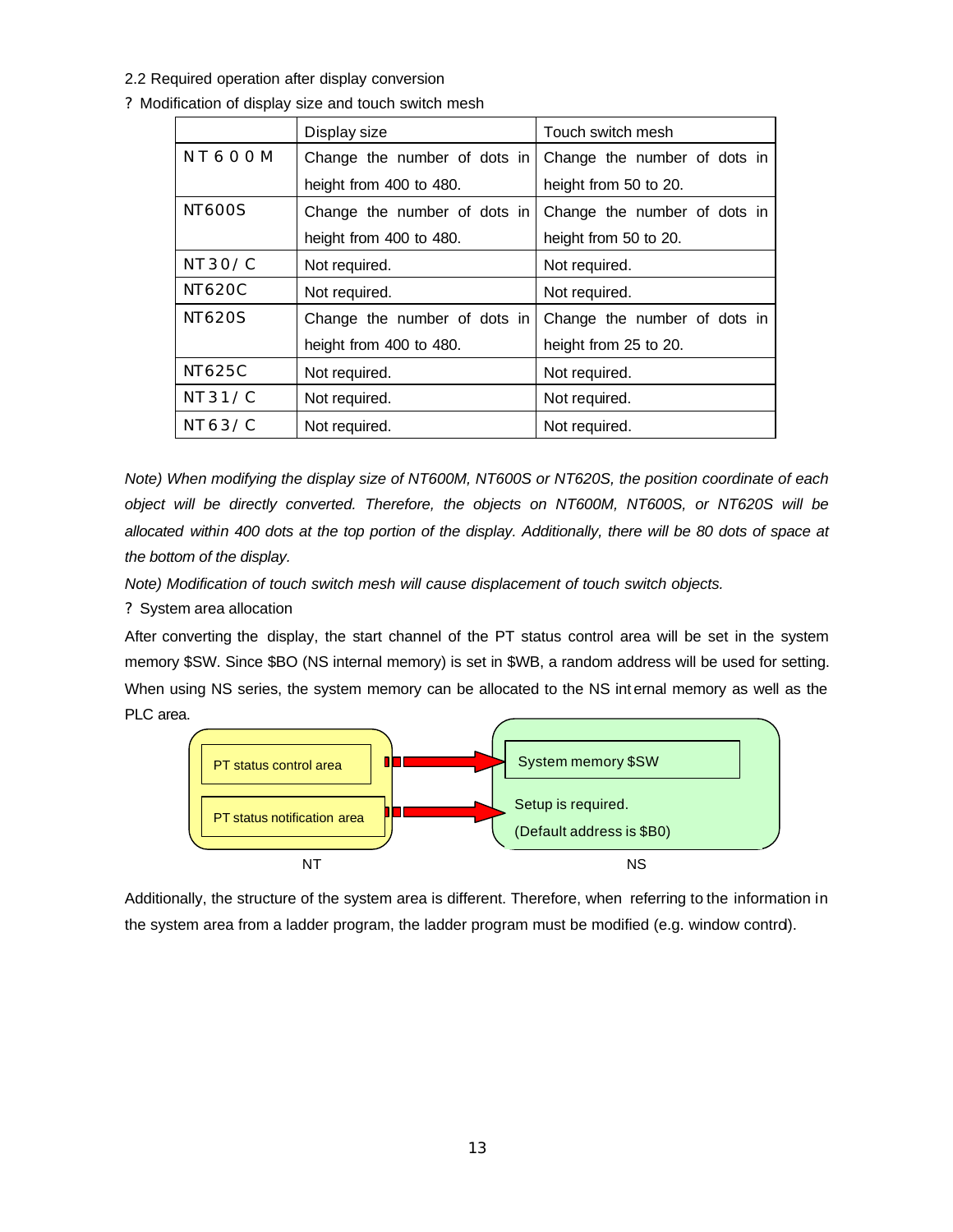### ? Modification of objects

Some functions may need to be modified after conversion. The following table shows the places that need to be modified after conversion:

| Modification part                         | Required operation                                        |
|-------------------------------------------|-----------------------------------------------------------|
| Touch switches for switching display and  | They will be converted to a command button                |
| inputting control code                    | transparent)+an ON/OFF button. If there is no need        |
|                                           | to set any lamp address, delete the control flag          |
|                                           | setting for the command button. Additionally, delete      |
|                                           | the ON/OFF button after copying the label of the          |
|                                           | ON/OFF button to the command button (operation            |
|                                           | will not be affected even as it is).                      |
| Lamp                                      | It will be converted as its ON/OFF button control flag    |
|                                           | is in 'input disable" status.                             |
|                                           | If there is no need to change the label color or          |
|                                           | contents based on the bit ON/OFF status, then use         |
|                                           | the bit lampas a substitute (operation will not be        |
|                                           | affected even as it is).                                  |
| Alarm                                     | It will be converted to Bitmem.csv. Import the file by    |
|                                           | the alarm/event setting.                                  |
|                                           | Modify the other display and switch display setting.      |
| Mark data (if it is used in the character | The mark data will be covered like this: <ffff>.</ffff>   |
| string)                                   | Change it to a character string or bitmap.                |
|                                           |                                                           |
| Image lamp                                | For version 5 and newer versions: Image data will         |
|                                           | be converted to a BMP file. It will be converted to       |
|                                           | two bit lamps to display ON and OFF. Set the              |
|                                           | converted file in "shape specification".                  |
| Library lamp                              | The library data will be converted to a VEC file. It will |
|                                           | be converted to two objects. Change the setting in        |
|                                           | "shape specification" to integrate them into one bit      |
|                                           | lamp.                                                     |
| Character string indirect specification   | The default value of the character string memory          |
|                                           | table will be converted to a StrTabl.txt.                 |
|                                           | Change the data type of the table number that will        |
|                                           | be display by the PLC from BCD to BIN.                    |
| Fixed character                           | Format each character if necessary.                       |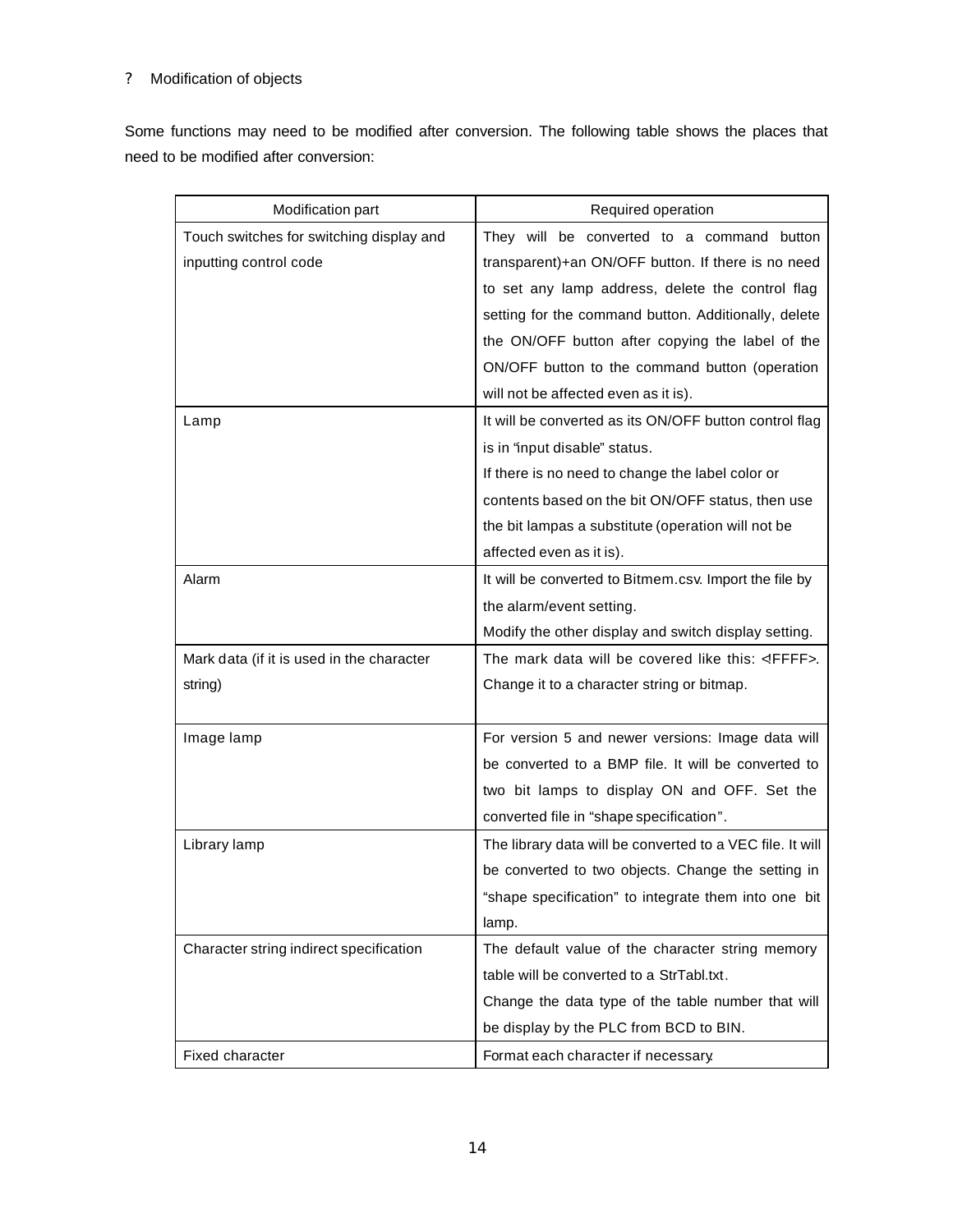### **< Reference 1>**

Link between object and host

? NT series



The object will refer to the memory table.

(Memory table entry No.)

Numerical value, character string, bit-memory memory table, and memory table will refer to the host.

### ? NS series



The functional object will refer to the host.

(00000.00)

### **<Reference 2>**

Host and communication address

? NT series

Only one host can be connected. Therefore, there is no concept of communication host.

### ? NS series

The following host connection topologies are available:

- 1. Two serial ports
- 2. One Ethernet port
- 3. Controller Link I/F unit (optional unit)

The format for addressing is as follows: "Host name: area name+ address".

e.g. SerialA: DM00000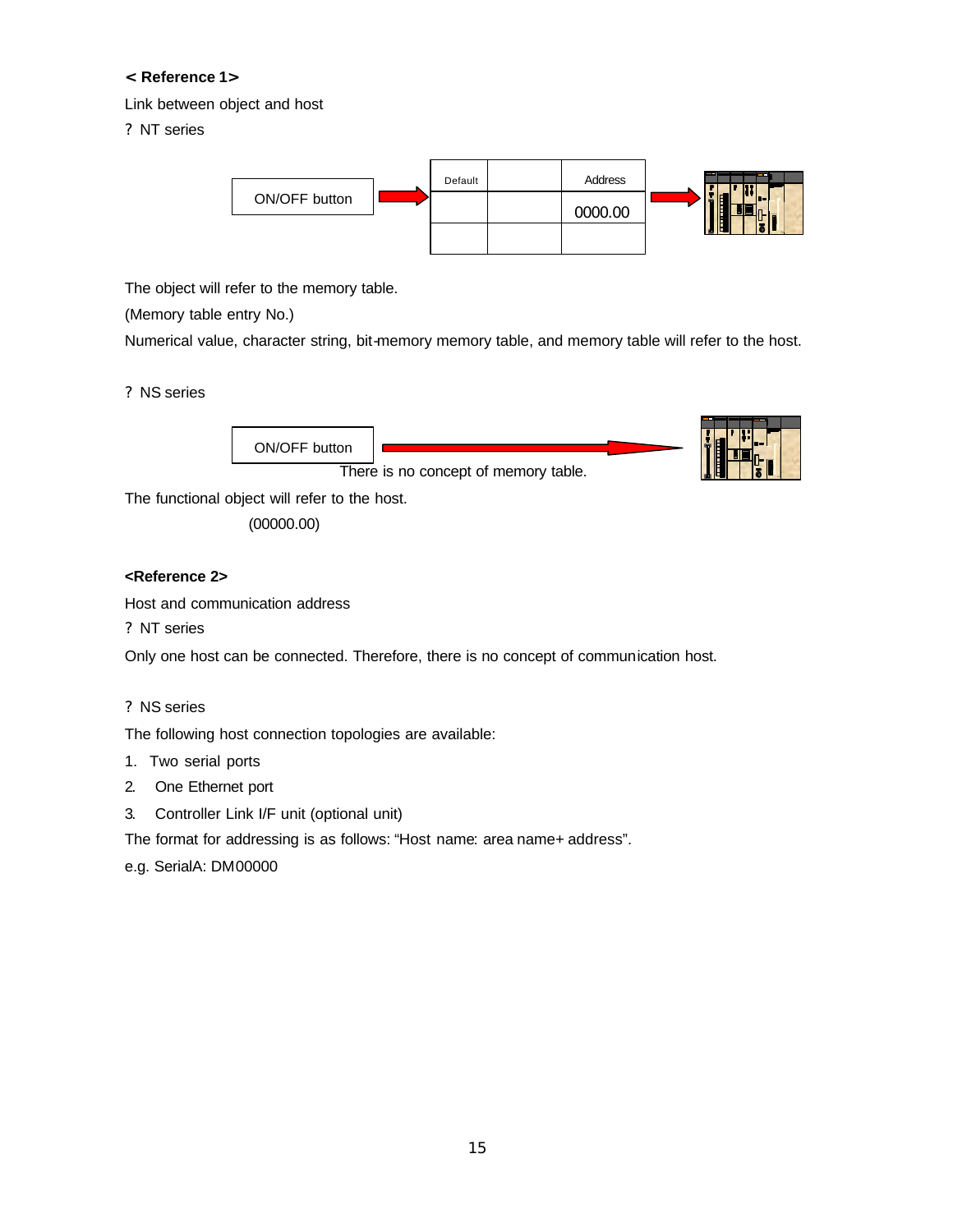### **2.3 Inconvertible functions and countermeasures**

The functions listed below cannot be converted by using NT31C\_631C conversion support tool.

| Inconvertible function                         | Countermeasure                                    |
|------------------------------------------------|---------------------------------------------------|
| Temporary input by using user-created numeric  | For version 5 and older versions: Use the system  |
| keypad.                                        | numeric keypad.                                   |
|                                                | For version 6 and newer versions: Use the         |
|                                                | temporary input object.                           |
| Percent(%) display for a graph                 | Perform operations by the macro when the value    |
|                                                | on the graph changes.                             |
| The number of points to be indcated for a      | Additionally create a graph indicated with 257    |
| broken-line                                    | points to 320 points.                             |
| 320 points to 256 points                       |                                                   |
| Discontinuous address setting for the          | Reallocate consecutive addresses.                 |
| broken-line monitor address                    |                                                   |
| I/O comment                                    | Copy the I/O comment in the converted csv file to |
|                                                | each object.                                      |
| Alarm list                                     | Replace it by a window display.                   |
| Image library display                          |                                                   |
| Alarm list Occurred alarm display              | Change the alarm/event item setting.              |
| Alarm registration (bit memory table)          | The table will be converted to Bitmem.csv.        |
|                                                | Import the file by the alarm/event setting.       |
| Bit memory table                               | Select the alarm/event display under the          |
| Switch screen                                  | Functional Object to "Switch screen when          |
|                                                | Address ON".                                      |
| Numerical value, character string memory table | Activate the macro that can allocate a default    |
| initialization                                 | value to each address.                            |
| Operation table                                | Set the scaling. Or perform operations by the     |
|                                                | macro.                                            |
| Image lamp                                     | The image will be converted to a bmp file.        |
|                                                | Set the file that was converted to "shape         |
|                                                | specification"(for version 5 and newer versions). |
| Display attribution                            | The operation log, "Screen display history" can   |
| History                                        | be used as a substitute. The screen display       |
|                                                | history that was displayed during \$BS40 (system  |
|                                                | memory) was ON will be recorded.                  |
| Display attribution                            | Control the system memory \$SB10 (back light      |
| Back light ON/blink                            | blink control bit) by using the macro for screen  |
|                                                | load/macro for screen unload.                     |
| Display attribution                            | Control the system memory \$SB12 (continuous      |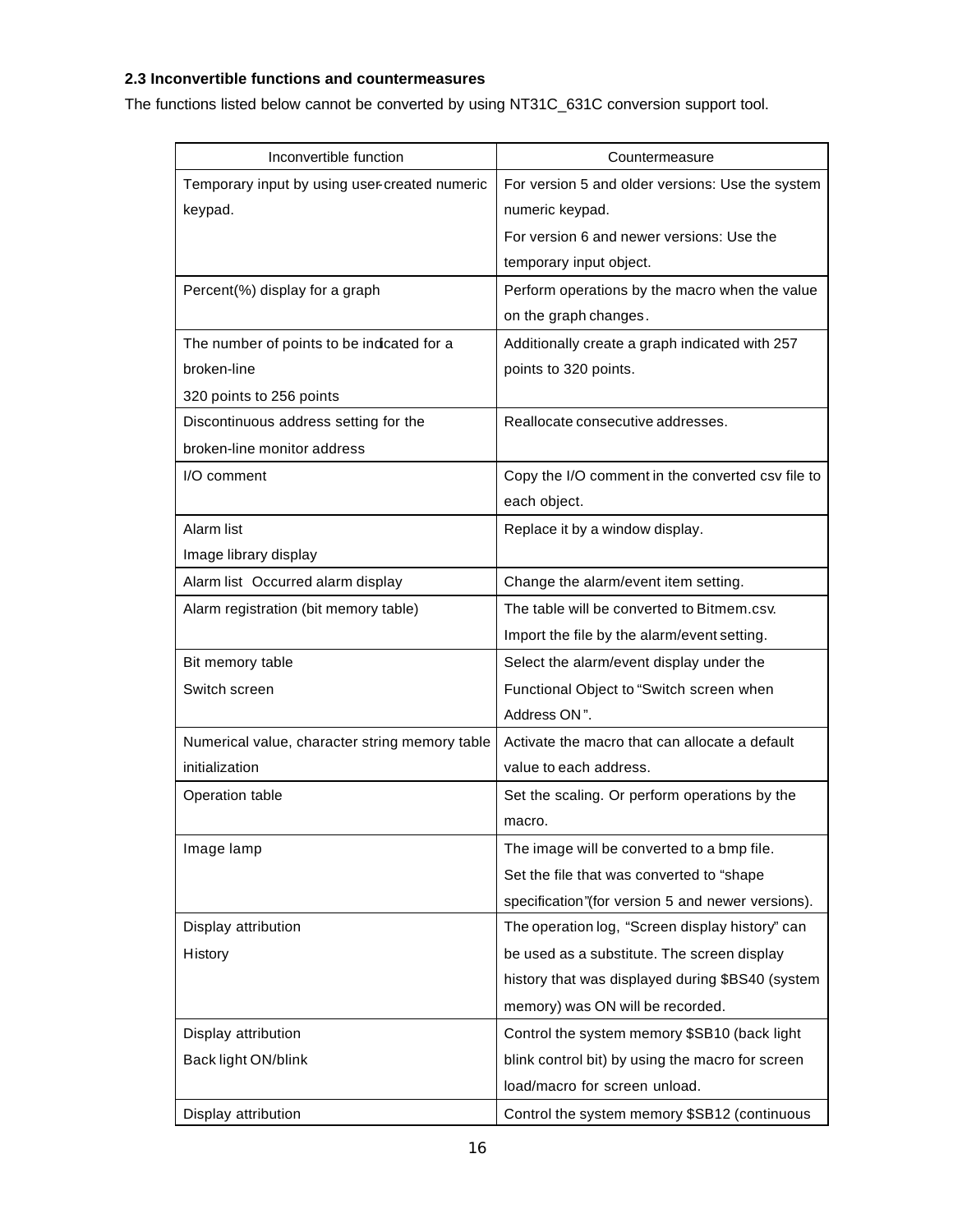| <b>Buzzer</b>                              | buzzer), \$SB13 (discontinuous short buzzer),        |
|--------------------------------------------|------------------------------------------------------|
|                                            | and \$SB14 (continuous long buzzer) by the           |
|                                            | macro for screen load/macro for screen unload.       |
| Display attribution                        | Write the corresponding window screen number         |
| Window display                             | in each of the following system memory by the        |
|                                            | macro for screen load: \$SW1 (pop-up screen 1        |
|                                            | No.X), \$SW4 (pop-up screen 2 No.X), and \$SW7       |
|                                            | (pop-up screen 3 No.X).                              |
| Flicker only for character                 | No countermeasure available so far.                  |
| Cursor inversion and blink for inputting   | No countermeasure available so far.                  |
| numerical value and character string       |                                                      |
| Display for host connection                | No countermeasure available so far.                  |
| Fixed display                              | Set "tiling" for fixed objects.                      |
| Tiling                                     |                                                      |
| <b>Fixed display</b>                       | The image will be converted to a bmp. The            |
| Image indirect referencing                 | indirect referencing of the bit map display can be   |
|                                            | used as a substitute.                                |
| Fixed display                              | The library will be converted to a vec file by the   |
| Library                                    | conversion support tool. However, NS cannot          |
|                                            | indirectly refer to the vec file.                    |
|                                            | If the number of libraries to be indirectly referred |
|                                            | to is 10 or less, the "Select Shape" of a word       |
|                                            | lamp can be used.                                    |
| Pop-up window                              | Click the window screen property to select           |
| Two windows simultaneous display           | "pop-up screen setting".                             |
|                                            | Check off "other screen input enable".               |
| Pop-up window                              | Use the macro.                                       |
| Local window replacement                   |                                                      |
| Window display position coordinate setting | Click the window screen property (pop-up             |
|                                            | screen) to select "pop-up screen display             |
|                                            | position". Set the X and Y coordinates by            |
|                                            | choosing "any position".                             |
| Touch switch window close switch           | Command button                                       |
|                                            | Pop-up screen control                                |
| Touch switch window open/close             | Use the macro.                                       |
| Touch switch copy setting                  | Use a word switch as a substitute.                   |
| Mark data display for fixed and indirect   | The mark data will be converted to a bmp file.       |
| character strings                          | Allocate it as a bmp.                                |
| Touch switch cursor shift                  | Choose the touch input method for the value          |
|                                            | input field. Or set the command button to "without   |